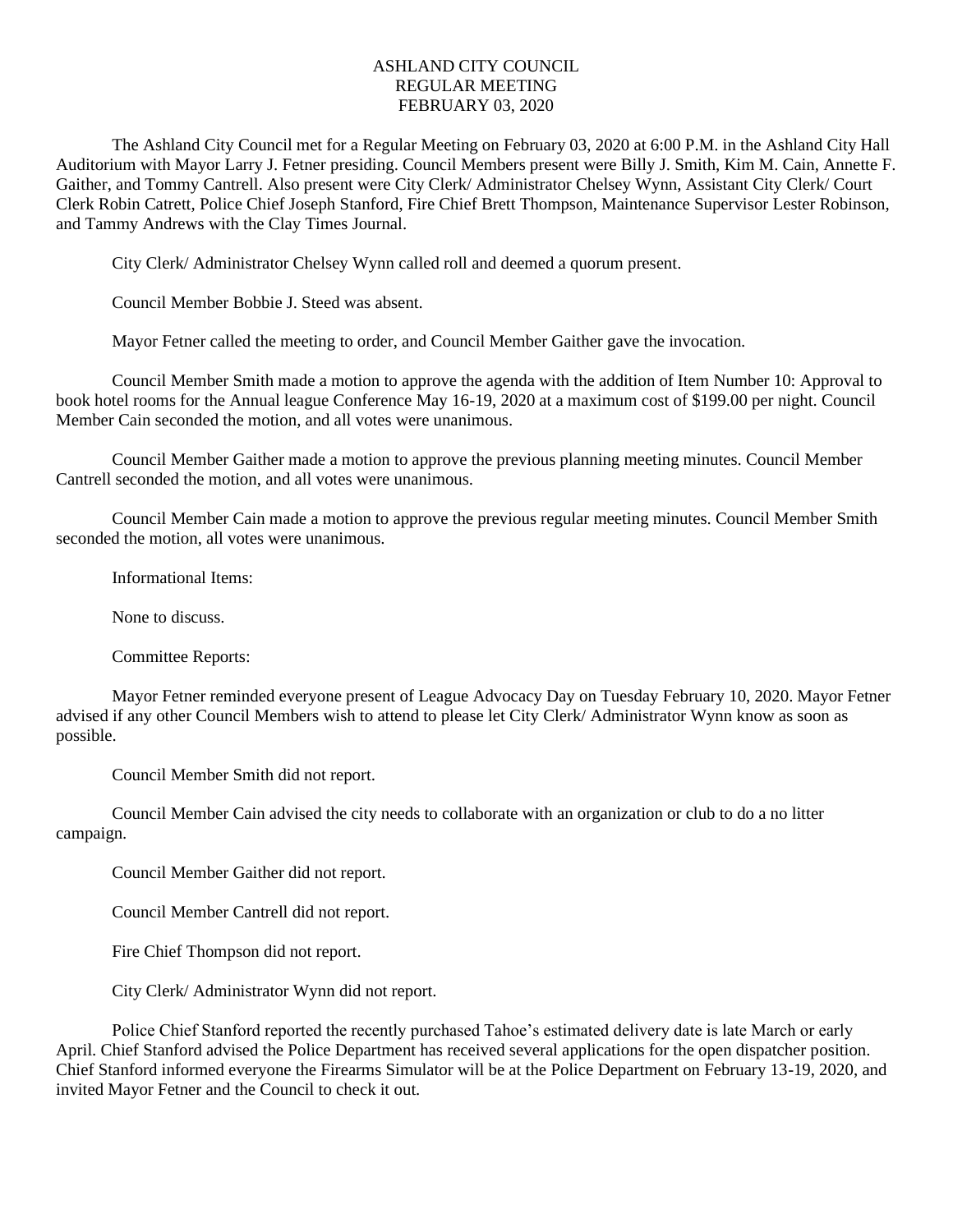Maintenance Supervisor Robinson advised a new power pole has been placed at 2<sup>nd</sup> Ave S/77 near NAPA Auto Parts, the steps and landing at Williamson Field should be completed on Tuesday, the solar power at the Storm Shelter is working, pine straw was delivered today, the concrete pad for the generator and at the Police Department dumpster approach has been poured, grass cutting has begun a month early, the Department will paint the Senior Center this week while it is raining, and the Senior Center van has been repaired in house saving close to \$300.00 in labor. Supervisor Robinson also advised a Community Service worker picked up 15 bags of garbage today near the historic marker on Hwy 9. Supervisor Robinson expressed concern over the litter issue.

New Business:

Council Member Smith made a motion to approve the bills received since the last council meeting in the amount of \$5,986.59. Council Member Cantrell seconded the motion, and all votes were unanimous.

Council Member Cain made a motion to appoint City Clerk/ Administrator Chelsey Wynn and Assistant City Clerk Robin Catrett as Absentee Election Managers for the upcoming election. Council Member Smith seconded the motion, and all votes were unanimous.

Council Member Gaither made a motion approving to surplus Canon Image Class D320 copier as it is not longer needed for municipal purposes. Council Member Cantrell seconded the motion, and all votes were unanimous.

Council Member Cain made a motion approving to give Court Clerk/ Assistant City Clerk Robin Catrett a performance-based evaluation raise to Range 13 Step 9 effective February 8, 2020. Council Member Gaither seconded the motion, and all votes were unanimous.

Council Member Cain made a motion approving to pay Valent Group \$375.00 for 2020 consulting fees. Council Member Gaither seconded the motion, and all votes were unanimous.

Council Member Cantrell made a motion approving to pay registration cost of \$2,400.00 for annual league conference. Council Member Gaither seconded the motion, and all votes were unanimous.

Council Member Gaither made a motion approving to give Linda Parkhill a performance-based evaluation raise to Range 9 Step 5 effective February 7, 2020. Council Member Cantrell seconded the motion, and all votes were unanimous.

Council Member Cantrell made a motion approving to pay Tirehub \$521.00 for four tires for the Senior Center Tahoe. Council Member Gaither seconded the motion, and all votes were unanimous.

Council Member Cain made a motion approving to pay East Alabama Regional Planning and Development Commission \$306.00 for 1<sup>st</sup> quarter membership dues. Council Member Smith seconded the motion, and all votes were unanimous.

Council Member Gaither made a motion approving to book hotel rooms for Annual League Conference May 16- 19, 2020 at a maximum cost of \$199.00 per night. Council Member Cain seconded the motion, and all votes were unanimous.

Resolutions, Ordinances, Orders, and more:

Council Member Gaither made a motion to adopt Ordinance 2020-01-21-01 Salary of Mayor and Councilmembers. Council Member Smith seconded the motion.

Roll Call Vote:

Smith- Aye, Steed- Absent, Cain- Aye, Gaither-Aye, Cantrell-Aye, Mayor- Aye